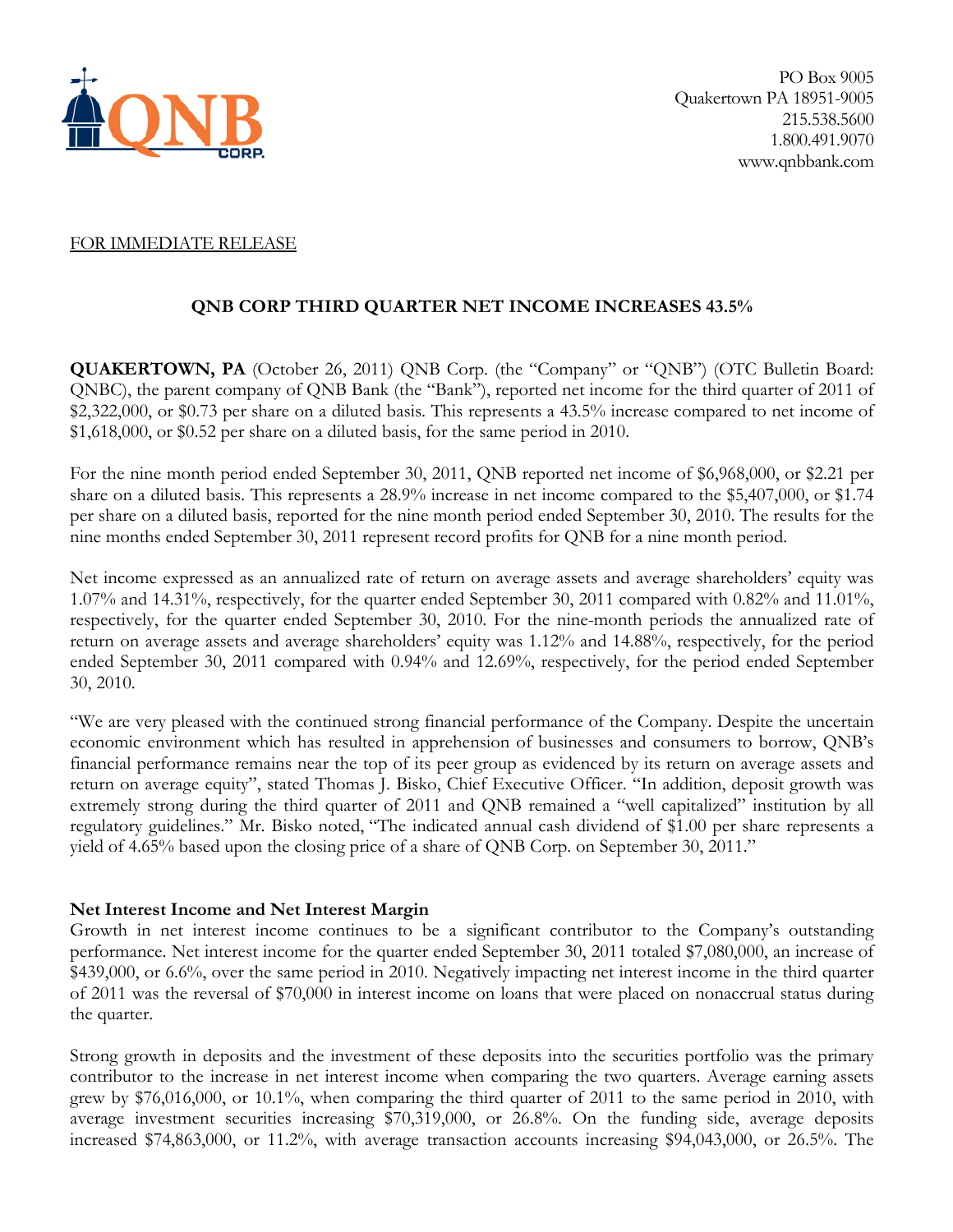### Page 2 of 6

growth in transaction accounts is largely due to the success of QNB's Online eSavings account and the seasonal tax deposits of several local school districts and municipalities. Offsetting a portion of this growth was a decline in average time deposits of \$19,180,000 when comparing the third quarter 2011 with the same period in 2010.

With the growth in earning assets occurring in the investment portfolio, the mix of earning assets changed which contributed to a decline in the net interest margin, as investment securities generally earn a lower yield than loans. In addition, the Federal Open Market Committee's announcement that they were likely to leave the federal funds rate at exceptionally low levels through mid-2013 and their decision to purchase longer term Treasury securities in an effort to further reduce longer term interest rates had the impact of reducing interest rates to historically low levels. As a result, a significant amount of higher yielding bonds with call features were called and prepayments on mortgage-related securities increased, with these proceeds being reinvested in lower yielding investment securities. The net interest margin for the third quarter of 2011 was 3.63% compared to 3.75% for the third quarter of 2010 and 3.84% for the second quarter of 2011. The reversal of interest on loans placed on non-accrual noted above had a negative impact of approximately three basis points on the net interest margin for the third quarter of 2011.

The average rate earned on earning assets declined 46 basis points from 5.05% for the third quarter of 2010 to 4.59% for the third quarter of 2011 with loans and investment securities declining from 5.86% and 3.94%, respectively, for the third quarter of 2010 to 5.61% and 3.45%, respectively, for the third quarter of 2011, a decline of 25 basis points and 49 basis points, respectively. In comparison, the cost of interest-bearing liabilities declined 38 basis points from 1.47% to 1.09% over the same time periods. The interest rate paid on interestbearing deposits declined by 39 basis points to 1.00% for the third quarter of 2011 compared to the third quarter of 2010. The decline in the rate paid on deposits largely resulted from the repricing of time deposits, interest-bearing transaction accounts and money market accounts at lower market rates. Lower-cost time deposits was the greatest contributor with the average rate paid on time deposits declining 48 basis points from 1.99% for the third quarter of 2010 to 1.51% for the third quarter of 2011.

For the nine-month period ended September 30, 2011 net interest income was \$21,188,000, an increase of \$2,088,000, or 10.9% over the \$19,100,000 reported for the first nine months of 2010. Growth in deposits and earnings assets as well as an increase in the net interest margin contributed to the improvement in net interest income when comparing the nine-month periods. The net interest margin for these same periods was 3.78% and 3.71%, respectively.

For the nine-month period average earning assets increased by \$64,631,000, or 8.8%, with average loans increasing \$12,352,000, or 2.7%, and average investment securities increasing \$51,909,000, or 20.1%. Over this same period average funding sources increased \$57,850,000, or 8.2%, with average total deposits increasing \$61,246,000, or 9.3%.

When comparing the nine-month periods ended September 30, 2010 and 2011, the average rate earned on earning assets declined 33 basis points from 5.14% to 4.81%, respectively, with the yield on loans and investment securities declining by 11 basis points and 55 basis points, respectively. In comparison, the interest rate paid on total average interest-bearing liabilities declined 44 basis points from 1.62% for the first nine months of 2011 to 1.18% for the first nine months of 2011 with the average rate paid on interest-bearing deposits declining 45 basis points from 1.53% to 1.08% over the same period. When comparing the ninemonth periods the average rate paid on time deposits declined 57 basis points from 2.18% for the first nine months of 2010 to 1.61% for the same period in 2011. The decline in the yield on earning assets as well as in the cost of deposits reflects the impact of a long period of historically low interest rates.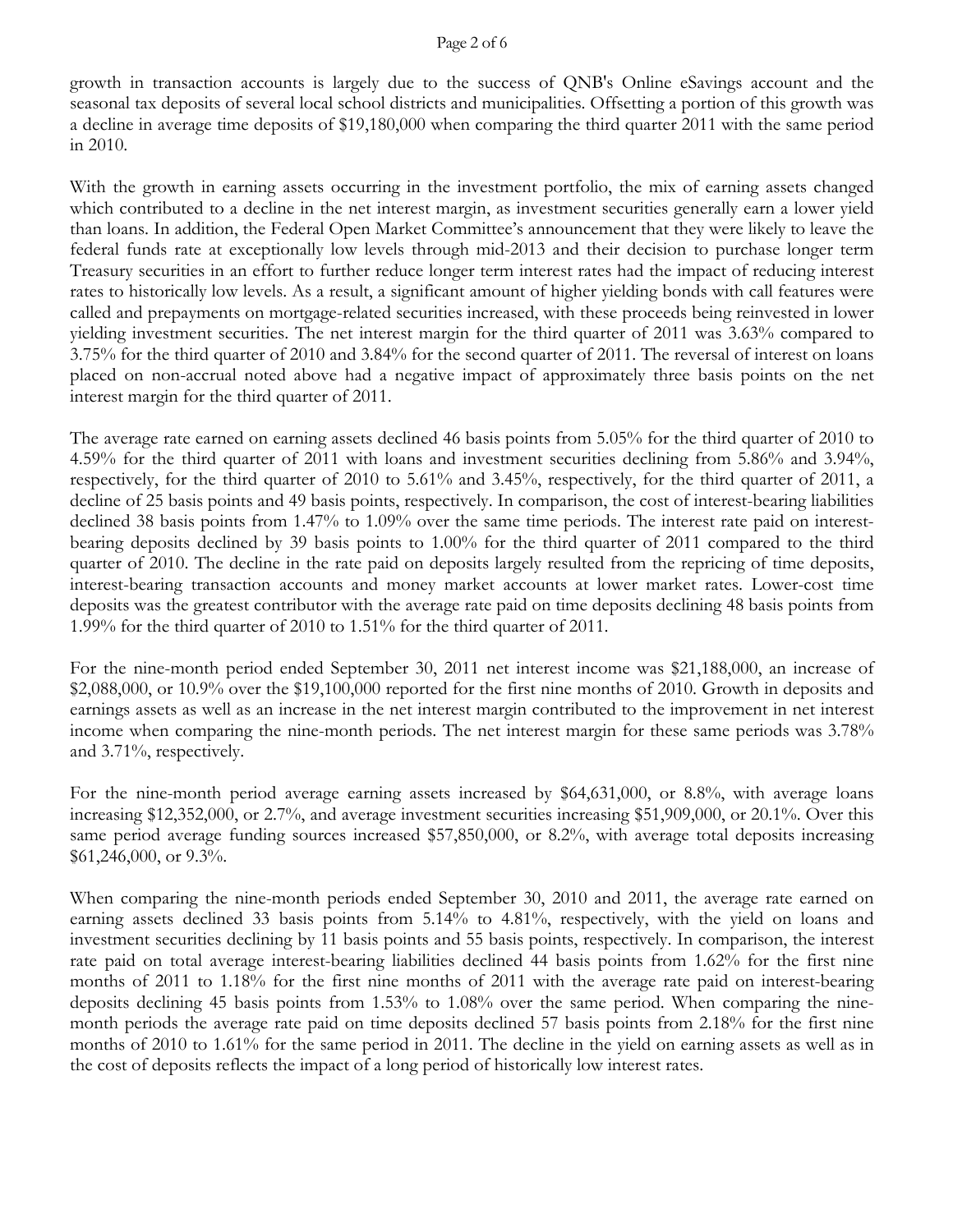### Page 3 of 6

## **Asset Quality, Provision for Loan Loss and Allowance for Loan Loss**

QNB closely monitors the quality of its loan portfolio and as a result of increases in non-performing and classified loans, higher than normal levels of charge-offs and continued concerns about the economy, QNB continues to record significant provisions for loan losses to reflect these conditions.

Total non-performing assets were \$24,718,000 at September 30, 2011 compared with \$13,844,000 as of June 30, 2011 and \$11,634,000 as of December 31, 2010. Included in this classification are non-performing loans, other real estate owned (OREO) and repossessed assets, and non-performing pooled trust preferred securities. Total non-performing loans, which represent loans on non-accrual status, loans past due more than 90 days and still accruing interest and restructured loans were \$21,956,000, or 4.64% of total loans, at September 30, 2011 compared with \$11,882,000, or 2.49% of total loans, at June 30, 2011 and \$9,872,000, or 2.05% of total loans, at December 31, 2010. The increase in non-performing assets between the second and third quarter of 2011 is primarily the result of several large commercial loan relationships that had signs of financial difficulty and tight collateral values. These loans were placed on non-accrual status because it is possible that all principal and interest payments will not be received as expected. Loans on non-accrual status were \$19,219,000 at September 30, 2011 compared with \$9,455,000 at June 30, 2011 and \$7,183,000 at December 31, 2010. In cases where there is a collateral shortfall on non-accrual loans, specific impairment reserves have been established based on updated collateral values even if the borrower continues to pay in accordance with the terms of the agreement. Of the total amount of non-accrual loans at September 30, 2011, \$12,999,000 are current or past due less than 30 days at September 30, 2011.

QNB had OREO and other repossessed assets of \$884,000 as of September 30, 2011 compared with \$0 at June 30, 2011 and \$90,000 at December 31, 2010. Non-performing pooled trust preferred securities are carried at fair value which was \$1,878,000, \$1,962,000 and \$1,672,000 at September 30, 2011, June 30, 2011 and December 31, 2010, respectively. Total delinquent loans that are thirty days or more past due represented 1.90% of total loans at September 30, 2011 compared with 1.72% of total loans at June 30, 2011 and 2.82% of total loans at December 31, 2010.

QNB recorded a provision for loan losses of \$650,000 in the third quarter of 2011 compared to \$450,000 in the second quarter of 2011 and \$1,200,000 in the third quarter of 2010. For the nine month periods ended September 30, 2011 and 2010 the provision for loan losses was \$1,750,000 and \$2,600,000, respectively. Net loan charge-offs were \$633,000 for the third quarter of 2011, or 0.53% annualized of total average loans, compared with \$792,000 for the second quarter of 2011, or 0.67% annualized of total average loans, and \$77,000 for the third quarter of 2010, or 0.07% annualized of total average loans. Most of the loans chargedoff in the third quarter of 2011 had been recognized as impaired with specific reserves established prior to June 30, 2011. For the nine-month periods ended September 30, 2011 and 2010 net loan charge-offs were \$1,838,000, or 0.52% annualized, and \$685,000, or 0.20% annualized, respectively.

QNB's allowance for loan losses of \$8,867,000 represents 1.87% of total loans at September 30, 2011 compared to an allowance for loan losses of \$8,955,000, or 1.86% of total loans, at December 31, 2010 and \$8,132,000, or 1.70% of total loans, at September 30, 2010.

## **Non-Interest Income**

Total non-interest income was \$1,082,000 for the third quarter of 2011, an increase of \$78,000 compared with the same period in 2010. ATM and debit card income increased \$42,000, or 13.2%, and gains on the sale of residential mortgage loans increased \$43,000, or 53.1%, when comparing the three month periods. The increase in ATM and debit card income reflects increased usage while the increase in gains on the sale of loans reflects an increase in refinancing activity resulting from the decline in mortgage interest rates during the third quarter of 2011.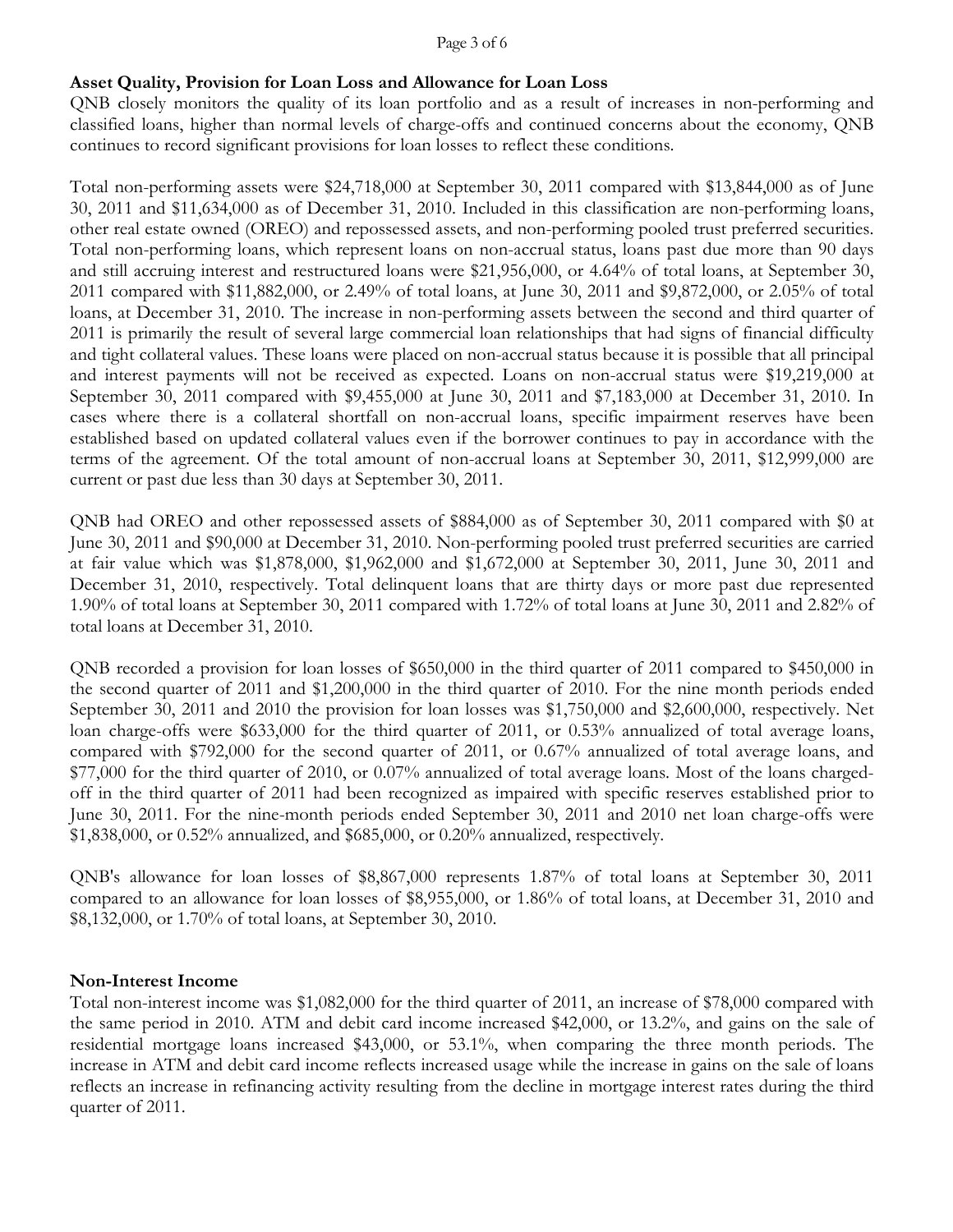### Page 4 of 6

Total non-interest income for the nine month period ended September 30, 2011 was \$3,092,000, a decrease of \$71,000, or 2.2%, from the amount recorded in 2010. Fees for services to customers declined \$166,000, or 13.8%, to \$1,037,000 and gains on the sale of residential mortgage loans declined \$117,000, or 39.3%, to \$181,000. The decrease in fees for services to customers was primarily caused by lower overdraft charges as a result of the implementation of new rules under Regulation E. The decline in gains on the sale of residential mortgage loans is a result of less residential mortgage activity during the first six months of 2011 compared with the first six months of 2010 as well as a smaller profit per loan on those sold. As mentioned previously mortgage activity picked up during the third quarter of 2011 as a result of actions by the Federal Reserve Bank to reduce longer term interest rates. Partially offsetting these declines was a \$151,000 increase in ATM and debit card income and a \$71,000 increase in income on bank-owned life insurance.

### **Non-Interest Expense**

Total non-interest expense was \$4,514,000 for the third quarter of 2011, an increase of \$36,000 or 0.8% compared to \$4,478,000 for the third quarter of 2010. Salaries and employee benefits expense increased \$113,000 or 4.7% when comparing the two quarters. Included in salary and benefit expense for the third quarter of 2011 is an accrual of \$186,000 for incentive compensation compared to an accrual of \$109,000 for the third quarter of 2010. Also included in the third quarter of 2010 was severance related expenses of \$130,000 for two former officers of the Bank. Excluding these items salary and benefit expense increased \$166,000 or 7.6% when comparing the two quarters. This increase is primarily a result of filling the Chief Operating Officer, Chief Compliance Officer and Chief Information and Technology Officer positions and normal merit increases. Also contributing to the increase in non-interest expense was a \$79,000 increase in third party services, primarily costs associated with the conversion to a new online and mobile banking system introduced in September 2011. Partially offsetting these higher costs was a reduction in FDIC insurance expense of \$227,000. The FDIC changed the method of calculating the basis of the premium as well as reducing the rate charged.

Total non-interest expense was \$13,518,000 for the nine-month period ended September 30, 2011. This represents an increase of \$681,000, or 5.3%, from the same period in 2010. Higher salary and benefits expense contributed \$604,000 of the increase with the accrual for incentive compensation accounting for \$283,000 of the total increase in salary and benefits expense. The other items mentioned above for the quarter, including the severance paid in 2010 and the staffing of certain positions also impacted the nine month salary and benefit expense comparison. Also contributing to the increase in total non-interest expense is a \$115,000 increase in net occupancy and furniture and fixtures expense. This increase is primarily related to land lease expense and depreciation on leasehold improvements for the permanent Wescosville branch which opened in October 2010 and an increase in equipment maintenance costs. Third party services costs increased \$104,000, or 12.6%, when comparing the nine-month periods with costs associated with the conversion to a new online and mobile banking system and the costs of an executive search firm being the primary contributors. Partially offsetting these increases was a \$200,000 reduction in FDIC insurance premiums as noted above.

### **About the Company**

QNB Corp. is the holding company for QNB Bank, which is headquartered in Quakertown, Pennsylvania. QNB Bank currently operates nine branches in Bucks, Montgomery and Lehigh Counties and offers commercial and retail banking services in the communities it serves. In addition, the Company provides retail brokerage services through Raymond James Financial Services, Inc. and title insurance as a member of Laurel Abstract Company LLC. More information about QNB Corp. and QNB Bank is available at www.qnbbank.com.

### **Forward Looking Statement**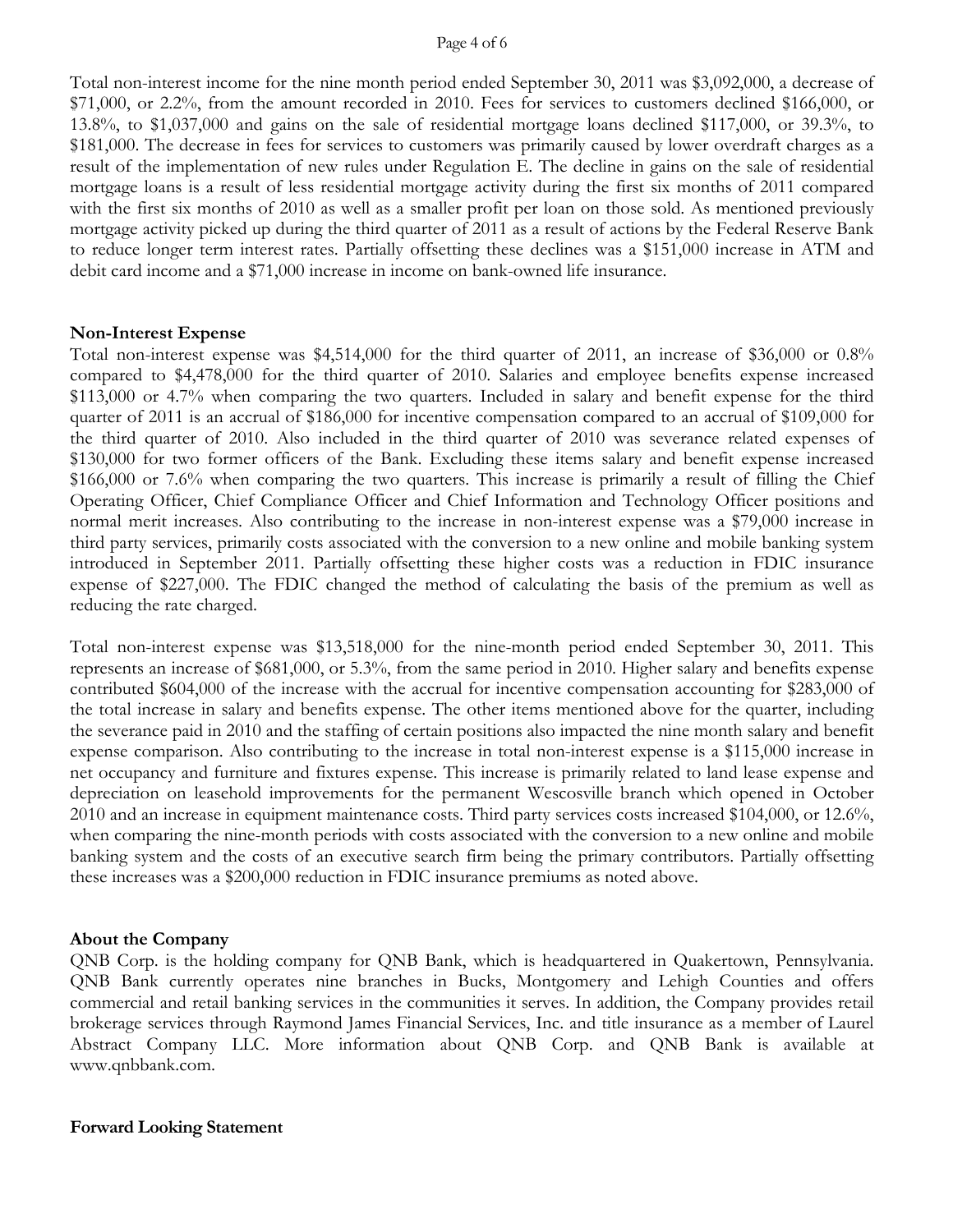#### Page 5 of 6

This press release may contain forward-looking statements as defined in the Private Securities Litigation Act of 1995. Actual results and trends could differ materially from those set forth in such statements due to various factors. Such factors include the possibility that increased demand or prices for the Company's financial services and products may not occur, changing economic and competitive conditions, technological developments, and other risks and uncertainties, including those detailed in the Company's filings with the Securities and Exchange Commission, including "Item lA. Risk Factors," set forth in the Company's Annual Report on Form 10-K for the fiscal year ended December 31, 2010. You should not place undue reliance on any forward-looking statements. These statements speak only as of the date of this press release, even if subsequently made available by the Company on its website or otherwise. The Company undertakes no obligation to update or revise these statements to reflect events or circumstances occurring after the date of this press release.

## **QNB Corp. Consolidated Selected Financial Data (unaudited)**

#### **(Dollars in thousands)**

| <b>Balance Sheet (Period End)</b>                 |    | 9/30/11  |              | 6/30/11  | 3/31/11       | 12/31/10     | 9/30/10       |
|---------------------------------------------------|----|----------|--------------|----------|---------------|--------------|---------------|
| Assets                                            | \$ | 875,211  | $\mathbb{S}$ | 839,280  | \$<br>819,445 | \$809,260    | \$<br>791,236 |
| Investment securities (AFS & HTM)                 |    | 352,251  |              | 327,936  | 296,312       | 293,231      | 282,098       |
| Loans receivable                                  |    | 472,978  |              | 475,710  | 478,394       | 482,182      | 477,940       |
| Allowance for loan losses                         |    | (8, 867) |              | (8, 850) | (9,192)       | (8,955)      | (8, 132)      |
| Net loans                                         |    | 464,111  |              | 466,860  | 469,202       | 473,227      | 469,808       |
| Deposits                                          |    | 757,140  |              | 719,681  | 707,406       | 694,977      | 674,247       |
| Demand, non-interest bearing                      |    | 63,674   |              | 65,542   | 61,881        | 55,377       | 53,100        |
| Interest-bearing demand, money market and savings |    | 401,233  |              | 360,150  | 353,844       | 329,368      | 309,688       |
| Time                                              |    | 292,233  |              | 293,989  | 291,681       | 310,232      | 311,459       |
| Short-term borrowings                             |    | 25,806   |              | 30,553   | 26,033        | 29,786       | 31,173        |
| Long-term debt                                    |    | 20,301   |              | 20,303   | 20,306        | 20,308       | 20,311        |
| Shareholders' equity                              |    | 69,445   |              | 66,194   | 62,683        | 61,090       | 62,682        |
| <b>Asset Quality Data (Period End)</b>            |    |          |              |          |               |              |               |
| Non-accrual loans                                 | \$ | 19,219   | \$           | 9,455    | \$<br>10,589  | \$<br>7,183  | \$<br>8,094   |
| Loans past due 90 days or more and still accruing |    | 87       |              | 10       | 12            | 268          | 199           |
| Restructured loans                                |    | 2,650    |              | 2,417    | 2,387         | 2,421        | 1,615         |
| Non-performing loans                              |    | 21,956   |              | 11,882   | 12,988        | 9,872        | 9,908         |
| Other real estate owned and repossessed assets    |    | 884      |              |          |               | 90           | 12            |
| Non-accrual pooled trust preferred securities     |    | 1,878    |              | 1,962    | 1,709         | 1,672        | 1,497         |
| Non-performing assets                             | S  | 24,718   | \$           | 13,844   | \$<br>14,697  | \$<br>11,634 | \$11,417      |
| Allowance for loan losses                         | \$ | 8,867    | \$           | 8,850    | \$<br>9,192   | \$<br>8,955  | \$<br>8,132   |
| Non-performing loans / Loans                      |    | 4.64%    |              | 2.49%    | 2.71%         | 2.05%        | 2.07%         |
| Non-performing assets / Assets                    |    | 2.82%    |              | 1.65%    | 1.79%         | $1.44\%$     | $1.44\%$      |
| Allowance for loan losses / Loans                 |    | 1.87%    |              | 1.86%    | 1.92%         | 1.86%        | 1.70%         |